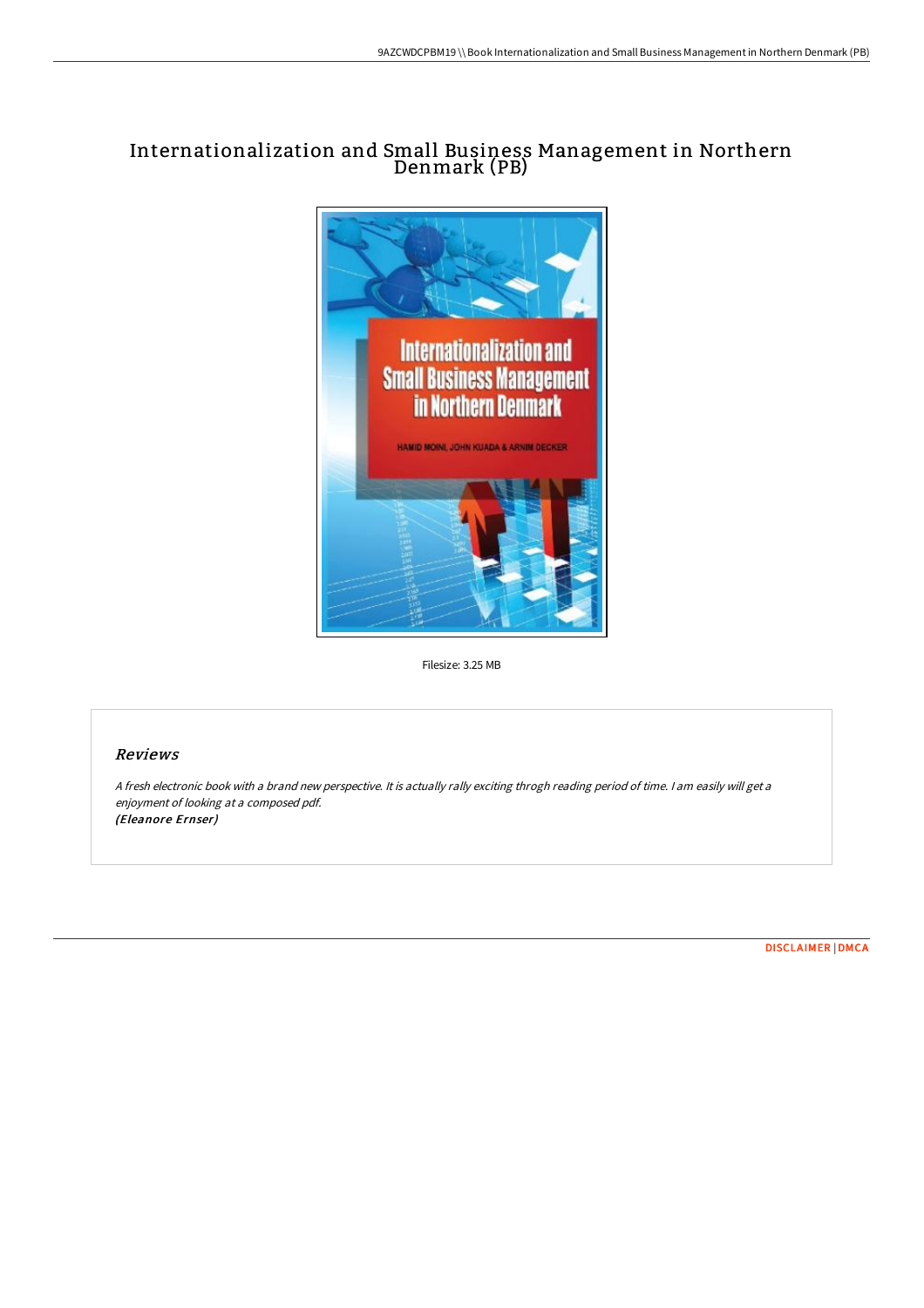## INTERNATIONALIZATION AND SMALL BUSINESS MANAGEMENT IN NORTHERN DENMARK (PB)



**DOWNLOAD PDF** 

To read Internationalization and Small Business Management in Northern Denmark (PB) PDF, remember to access the web link below and save the ebook or have accessibility to other information which are have conjunction with INTERNATIONALIZATION AND SMALL BUSINESS MANAGEMENT IN NORTHERN DENMARK (PB) book.

Adonis Abbey Publishers, United States, 2013. Paperback. Book Condition: New. New.. 234 x 156 mm. Language: English . Brand New Book \*\*\*\*\* Print on Demand \*\*\*\*\*.Internationalization and Small Business Management in Northern Denmark By Hamid Moini, John Kuada Arnim Decker This book contributes to the available literature on small business management by providing a comparison of the internationalization process of family and non-family businesses in Denmark. With practical examples of the decision making processes and challenges of internationalization of these companies, readers will be able to understand how both family and non-family firms from smaller countries approach their internationalization, how they prepare themselves for it, and what really draws them into the world of international business. This book is suitable for undergraduates and graduate students studying courses dealing with family-owned firms and their internationalization issues. Trainers conducting workshops or seminars on family-owned and non-family-owned firms will also benefit immensely from reading it. Contents Introduction to Internationalization of Smaller Firms; Dominant Characteristics of Family and Non-family Small Businesses; Internationalization Process of Small Businesses; Overview of Research Cases: Family-Owned Firms Perspective; Overview of Research Cases: Non-family-Owned Firms Perspective; Comparison of Family-Owned and Non-family Owned Firms; Conclusions; Future Research. Hamid Moini is a professor of Finance specializing in corporate finance and management education at the University of Wisconsin, USA. He was a Visiting Professor of Finance at Aalborg University, Denmark when the book was written. Over the past 27 years, Dr. Moini has focused on development of global market entry strategies for smaller firms and management education in the contemporary global context. He has published books and many articles in the leading journals in finance and international business. John Kuada is Professor of International Business Intercultural Management at Department of Business Studies, Aalborg University, Denmark. He is the coordinator of the Master s.

 $\mathbb{R}$ Read [Internationalization](http://techno-pub.tech/internationalization-and-small-business-manageme.html) and Small Business Management in Northern Denmark (PB) Online ⊕ Download PDF [Internationalization](http://techno-pub.tech/internationalization-and-small-business-manageme.html) and Small Business Management in Northern Denmark (PB)